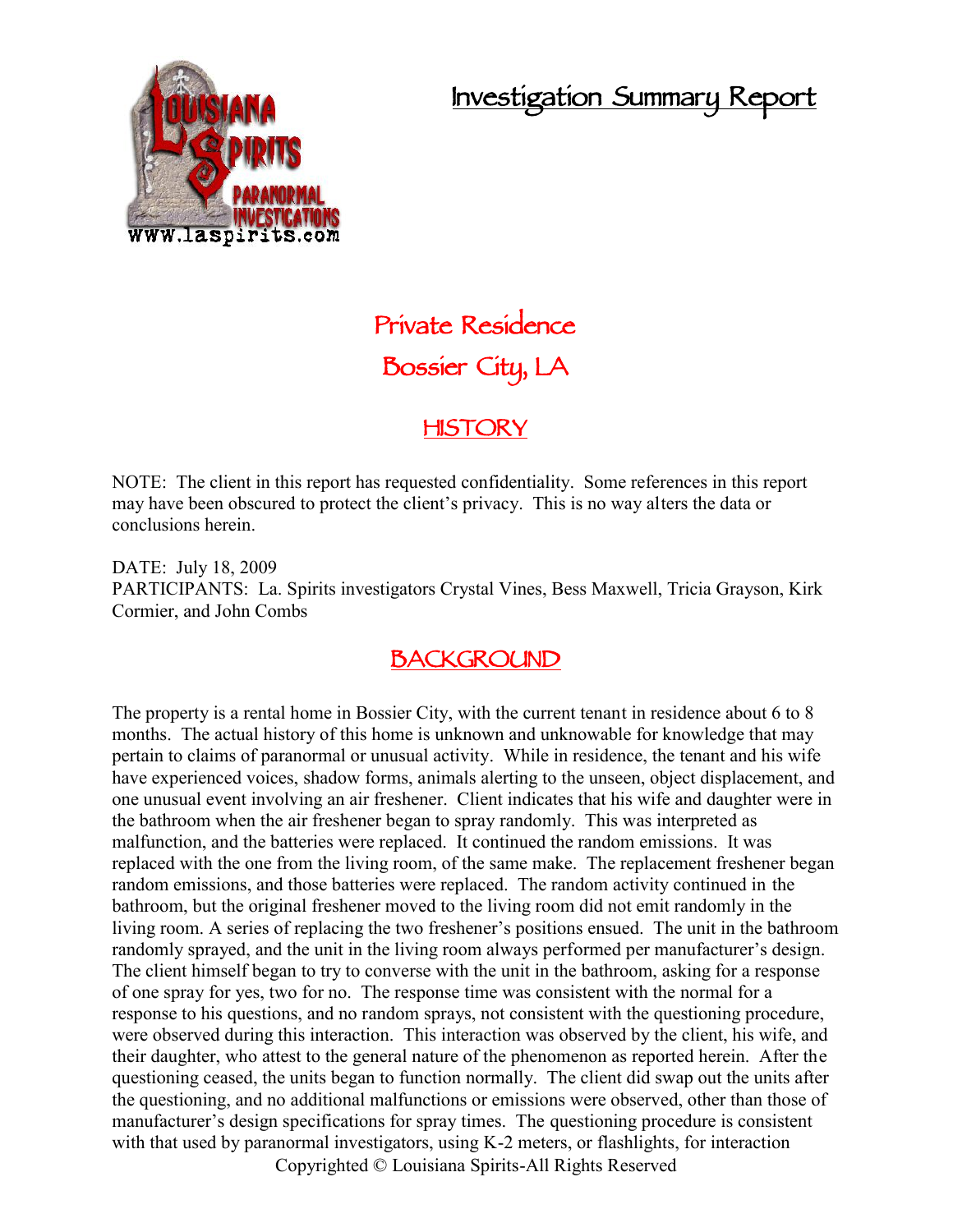with an alleged or suspected anomalous consciousness.

EQUIPMENT: Digital Infrared cameras and DVR system, digital still cameras, EMFmeters including Tri-Field, various digital audio recorders, motion detectors, digital thermometers, and PEAR REG-1 unit for consciousness detection and Hewlett- Packard computer for data recording and analysis.

#### **INVESTIGATION**

There were no unusual observances made on video or still photography. No EVP was gathered or ascertained. No cold spots were detected at time of testing. No anomalous EMF magnetic disturbances were detected at time of testing, expect as noted further. Interaction/communication was attempted with the air freshener as had been reported by the home owner. Interaction did not take place at any time during the attempts.

At about 10:15 PM, investigator Kirk Cormier, seated in the kitchen, inside the door leading into the living room, and staring into the living room registered that the ceiling fan blades were turning, possibly too slowly even for low speed. In speaking to the client, the client indicated the he had turned the fan off approximately 15 minutes before. Kirk was seated just inside the kitchen and would have observed any one turning the fan back on. Inspection of the switch revealed that the switch was in the off position. The switch appeared to be in proper operating condition. The investigator manually stopped the blades, and they did not resume turning. The investigator had been observing the blades turning for approximately 10 minutes, with the switch off. Restarting the fan, and turning the switch back off did not allow the blades to continue to rotate more than about 30 seconds. The air vent was not able to turn the blades, even when vents in other areas were closed to increase wind speed in the living room vent. EMF reading revealed am spot about three feet in diameter, just inside the front door with an anomalous 8.0 reading, lasting several minutes. There were no electrical appliances or wiring that could have caused the anomaly. Reading was made with a Tri-field meter. The REG-1 unit was set up in the living room, at the area of the EMF reading and three studies made. The results are as follows:

| Livingroom 1 $(10:45 \text{ P.M.})$ | Mean Score $z=1.739$<br>Peak Score $z=2.0606$  | p<.041017<br>p<.019699 |
|-------------------------------------|------------------------------------------------|------------------------|
| Livingroom 2 $(11:05 \text{ P.M.})$ | Mean Score $z=1.709$<br>Peak Score $z = 2.633$ | p<.043725<br>p<.004232 |
| Livingroom $3(11:53 \text{ P.M.})$  | Mean Score $z=2.751$<br>Peak score $z=2.755$   | p<.002971<br>p<.002935 |

The probability of the three graphs collectively being not anomalous, chance events only, are as follows:

Mean Score, Collective: p< .000005337 Peak Score, Collective:  $p < .0000002448$ 

**CONCLUSIONS**